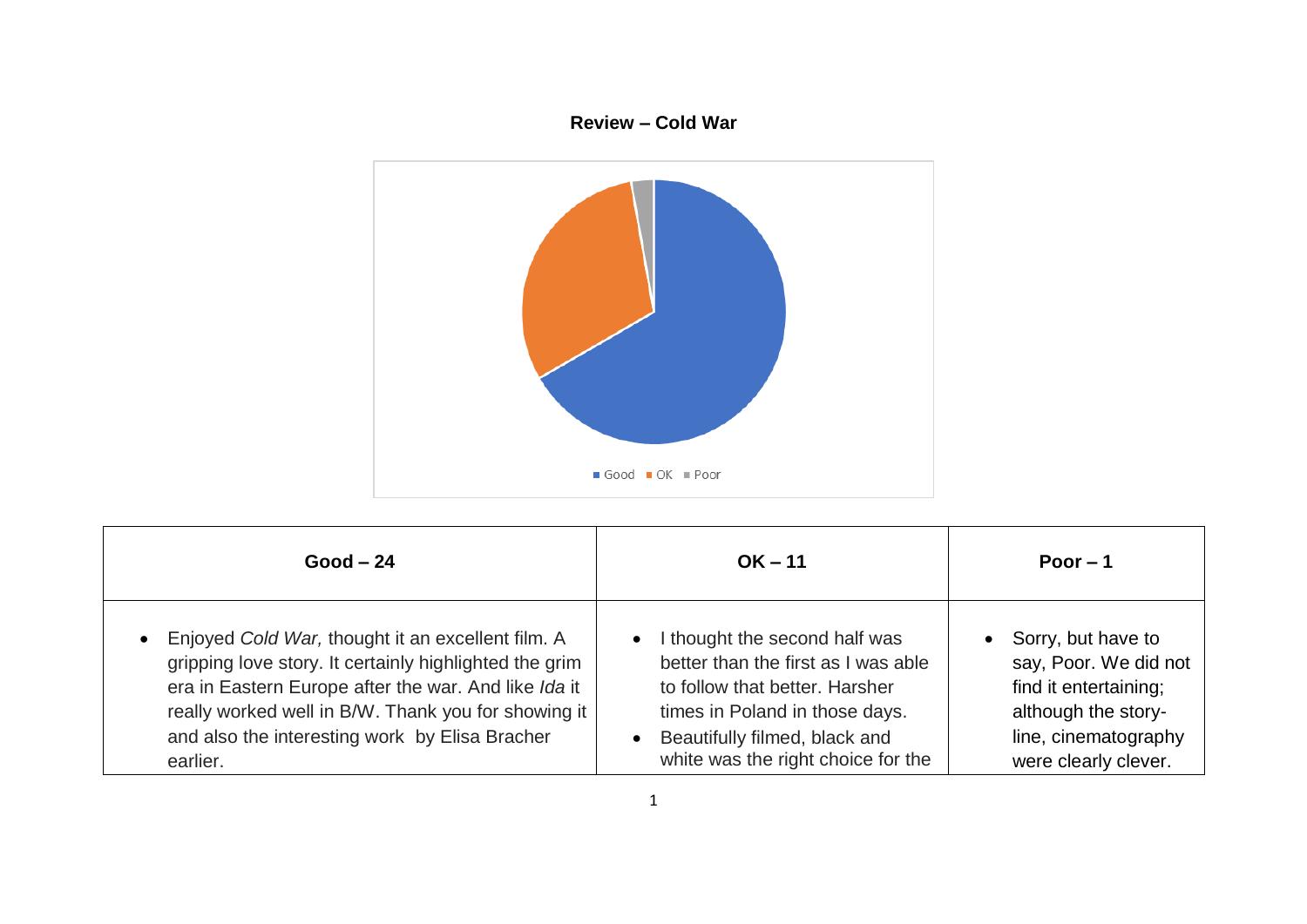- Excellent. Good story, well acted. It seemed appropriate that it was made in black and white and the subtitles were easy to read. We welcome the cinema club showing films that are difficult to access in mainstream cinemas, including foreign films. Thank you.
- Beautifully shot, excellent acting, thought the plot details didn't come across clearly enough - ie their "escape" out of and then back to Poland. But well worth screening.
- I normally avoid films with subtitles but I was delighted with my introduction to KLCCC last night. Not only could I read the subtitles from the back row (and there weren't too many of them) but I thought the movie authentic, engaging with excellent folk and jazz music performances, and enduring love won through in the end. Thank you.
- I thought it was good, with a very handsome male lead **is**
- We both really liked this film. Visually stunning.
- A haunting and poignant visual ending that remains with one, a reminder of the fragility of life.
- Beautifully formed, dreadfully truthful.
- Beautifully shot and emotionally engaging. Great performances and a fabulous soundtrack too. The ending does jar a little for me, although the closing lines are hugely powerful, hinting that their problems in this world will soon be over - "Let's go to the other side. The view is better from there".

era. Loved the folk musicians at the beginning. As an exercise in musicology, it was fascinating (I didn't realise how rock and roll was so closely connected to folk dancing). Despite all the good things, I would rate it only as OK because I found too much of the story undeveloped. Perhaps a six-hour epic is needed ... But the ending would still be sad.

- I found the film OK.....but quite difficult to follow The Riverside Rooms meal was excellent.
- My friends and I thought this was an odd film. Some of the cinematography was excellent, but the characters were difficult to empathise with. Okay, but not one I would want to see again.
- Quite a powerful film, and I can see why the black and white was used as it gives it a period flavour. The story line was a bit disjointed and although one could trace the story, it could have been made a bit easier. I didn't find the story entirely convincing